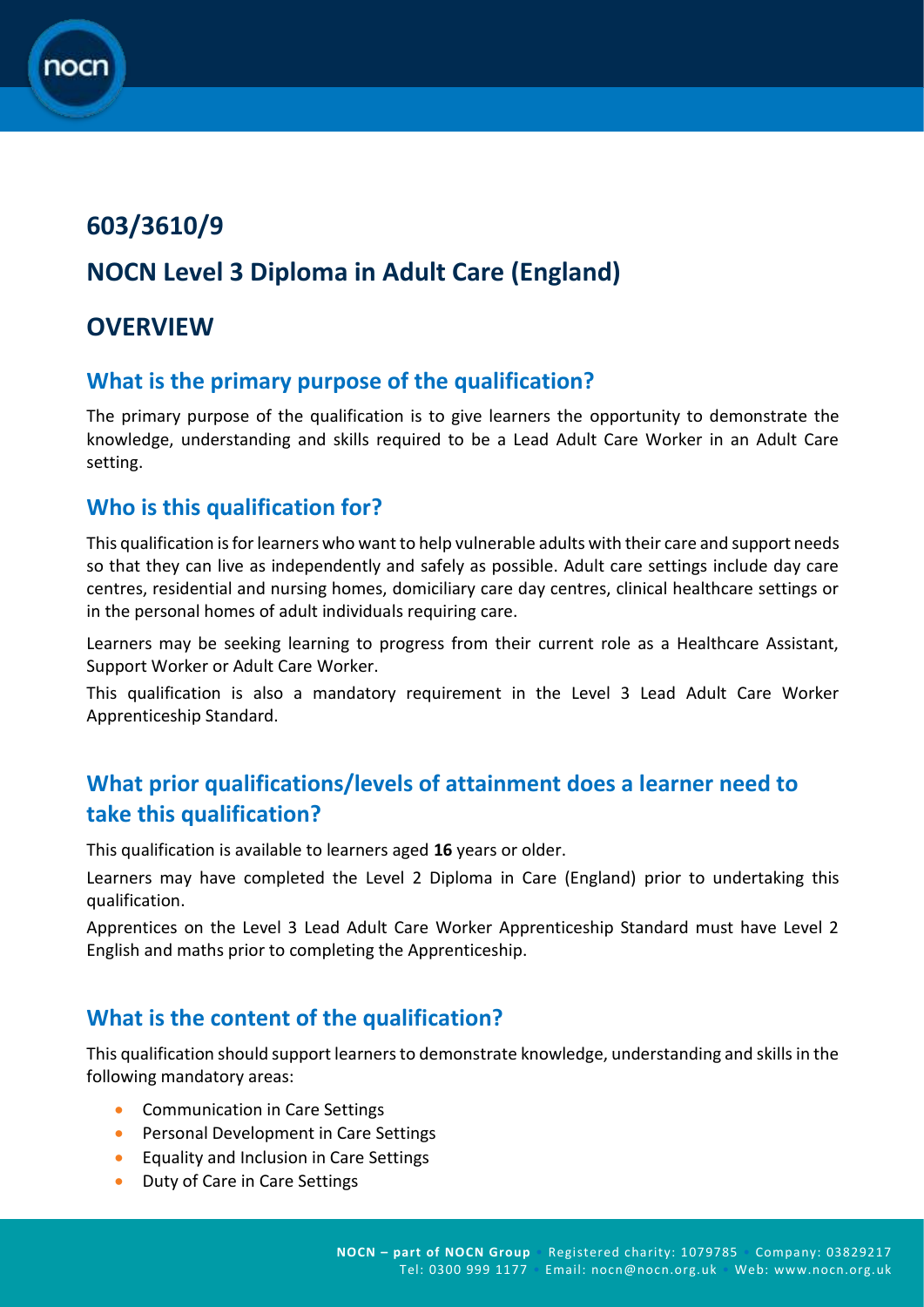

- Safeguarding and Protection in Care Settings
- Responsibilities of a Care Worker
- **•** Person-Centred Approaches in Care Settings
- **•** Health, Safety and Wellbeing in Care Settings
- **•** Effective Handling of Information in Care Settings
- **•** Required Values and Behaviours

There is also a wide range of optional units from dementia care, diabetes, end of life care, learning disabilities, multiple conditions and disabilities, sensory loss, stroke care, mental health, substance misuse, clinical skills, different aspects of support for families and carers to leadership skills.

### **WHAT COULD THIS QUALIFICATION LEAD TO?**

#### **Will the qualification lead to employment?**

Qualification holders may gain employment as a Lead Adult Care Worker or with additional training, progress onto a role with additional responsibility such as a Lead Practitioner or Lead Personal Assistant.

#### **Will the qualification support progression to further learning?**

The qualification should enable learners to progress onto the Level 4 Diploma in Adult Care or the Lead Adult Care Worker Apprenticeship.

#### **Why choose this qualification over similar qualifications?**

The NOCN Level 3 Diploma in Adult Care (England) replaces the NOCN Level 3 Diploma in Health and Social Care (Adults) for England. It is a 58-credit qualification that is recognised nationally by Ofqual and is a mandatory requirement within the Level 3 Lead Adult Care Worker Apprenticeship Standard.

Alternatively, learners may study a Level 3 Diploma in Healthcare Support which gives learners the knowledge, understanding and practical skills for a variety of roles in the healthcare support environment, for example Adult Nursing Support, Maternity Support and Physiotherapy Support. The Level 3 Diploma in Healthcare Support is a mandatory requirement for the Apprenticeship Standard for Senior Healthcare Support Worker (SHCSW).

### **WHO SUPPORTS THIS QUALIFICATION?**

This qualification has been reviewed and supported by the Sector Skills Council, Skills for Care. Employers supporting the qualification as part of the Lead Adult Care Worker Apprenticeship standard include: